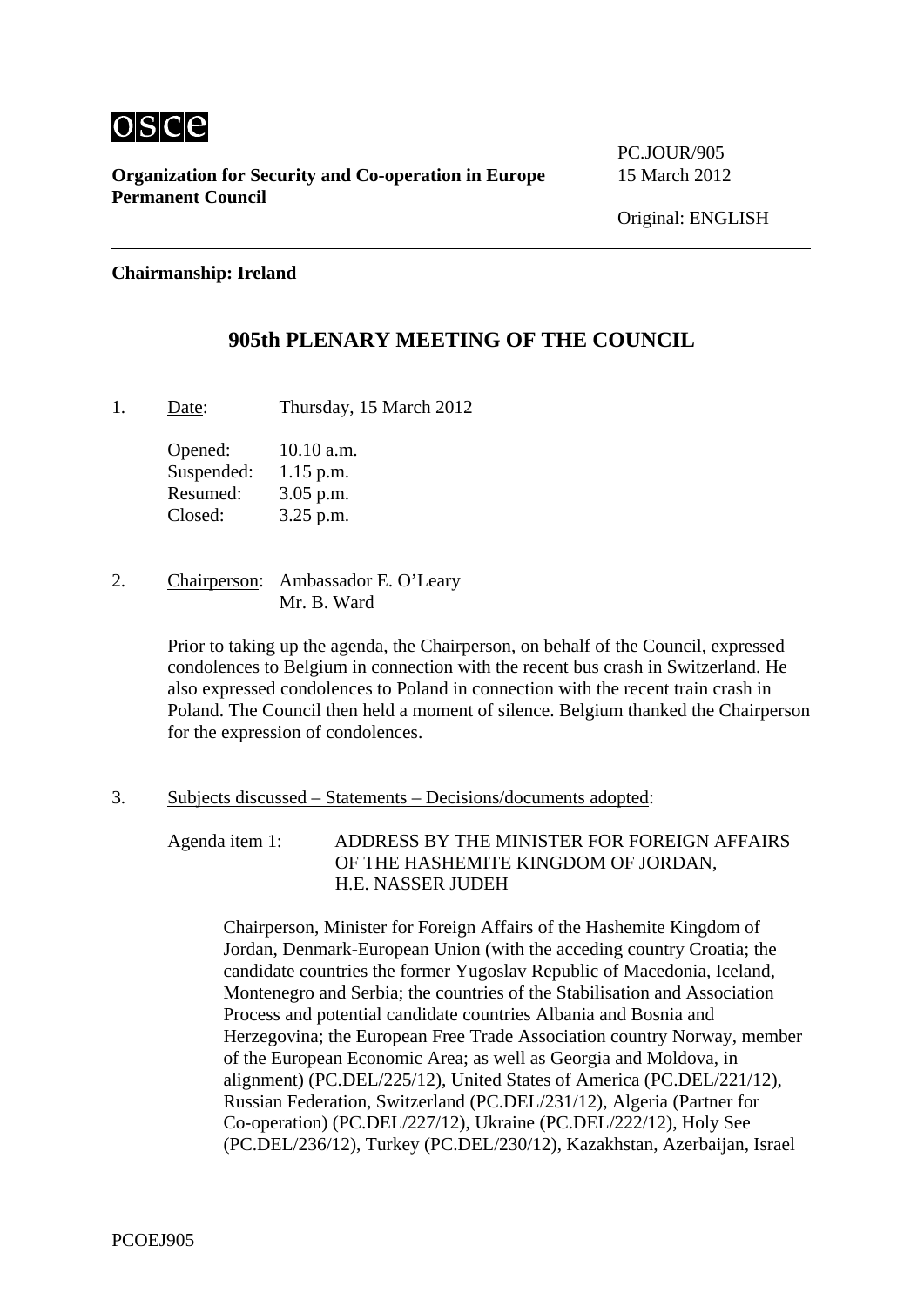(Partner for Co-operation), Tunisia (Partner for Co-operation), Morocco (Partner for Co-operation), Canada

## Agenda item 2: REPORT BY THE DIRECTOR OF THE OFFICE FOR DEMOCRATIC INSTITUTIONS AND HUMAN RIGHTS

Director of the Office for Democratic Institutions and Human Rights (ODIHR.GAL/16/12), Denmark-European Union (with the acceding country Croatia; the candidate countries the former Yugoslav Republic of Macedonia, Iceland, Montenegro and Serbia; the countries of the Stabilisation and Association Process and potential candidate countries Albania and Bosnia and Herzegovina; the European Free Trade Association country Liechtenstein, member of the European Economic Area; as well as Andorra, Moldova and San Marino, in alignment) (PC.DEL/226/12), Norway (PC.DEL/233/12/Rev.1), Russian Federation, United States of America (PC.DEL/220/12), Belarus, Switzerland (PC.DEL/232/12), Holy See (PC.DEL/237/12), Turkey, Canada, Turkmenistan

Agenda item 3: REVIEW OF CURRENT ISSUES

- (a) *Tolerance and non-discrimination in the Russian Federation and Moldova*: Norway (also on behalf of Canada, Iceland and Switzerland) (PC.DEL/234/12), Holy See (PC.DEL/238/12), Russian Federation
- (b) *"Parliamentary elections" in Abkhazia, Georgia, held on 10 March 2012*: Georgia, United States of America (PC.DEL/228/12), Denmark-European Union (with the acceding country Croatia; the candidate countries the former Yugoslav Republic of Macedonia, Iceland, Montenegro and Serbia; the countries of the Stabilisation and Association Process and potential candidate countries Albania and Bosnia and Herzegovina; the European Free Trade Association countries Liechtenstein and Norway, members of the European Economic Area; as well as Moldova and San Marino, in alignment) (PC.DEL/224/12)

### Agenda item 4: REPORT ON THE ACTIVITIES OF THE CHAIRPERSON-IN-OFFICE

- (a) *Meeting between the Chairperson-in-Office and the Secretary General of the OSCE Parliamentary Assembly, held in Copenhagen on 9 March 2012*: Chairperson (CIO.GAL/28/12)
- (b) *Fifteenth meeting of the Co-ordination Group between the Council of Europe and the OSCE, held in Strasbourg on 9 March 2012*: Chairperson (CIO.GAL/28/12)
- (c) *Visit to Moscow by the co-chairs of the Geneva discussions on security and stability arrangements in Georgia, on 13 and 14 March 2012*: Chairperson (CIO.GAL/28/12)